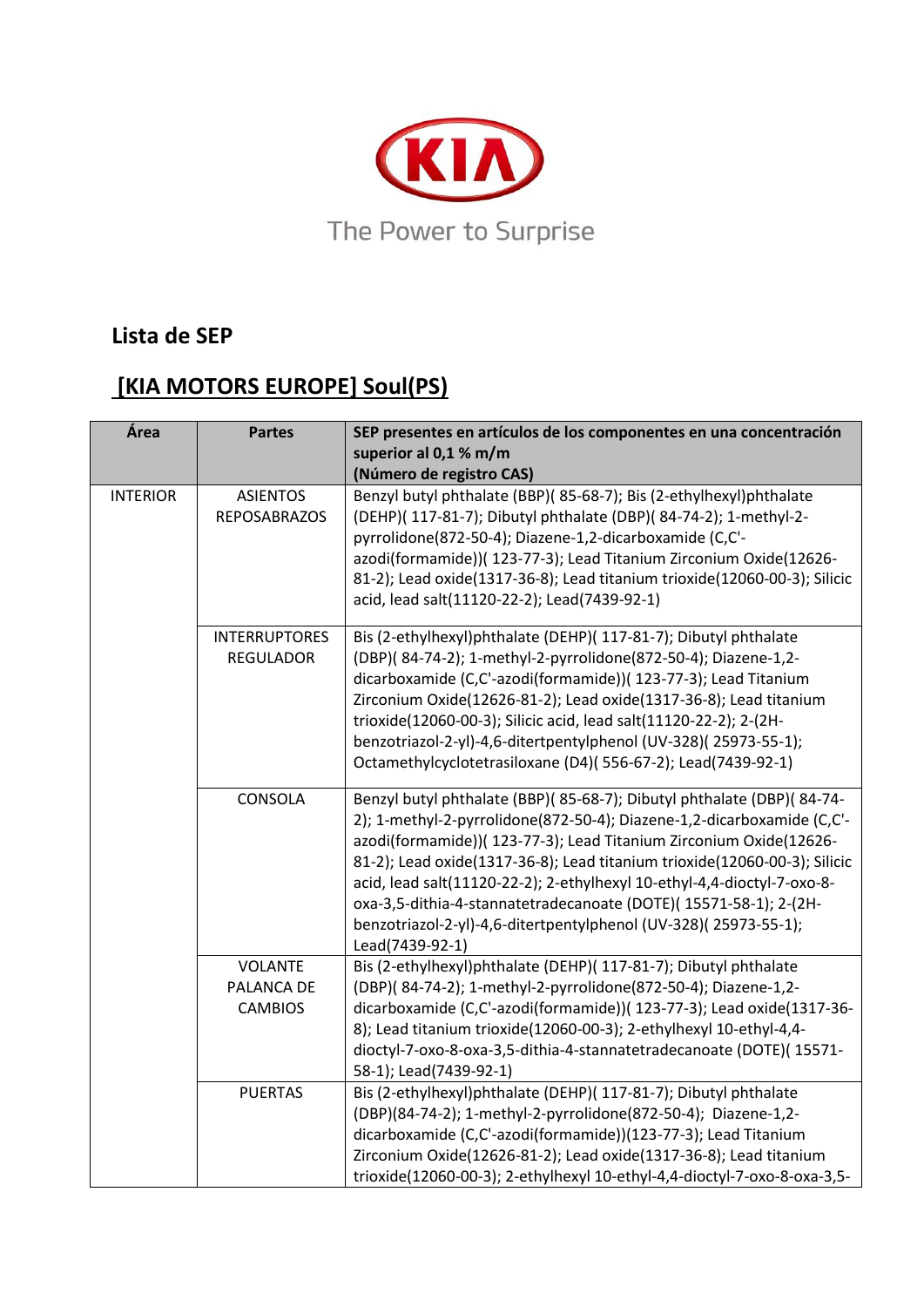|                   |                      | dithia-4-stannatetradecanoate (DOTE)(15571-58-1); 2-(2H-benzotriazol-<br>2-yl)-4,6-ditertpentylphenol (UV-328)(25973-55-1); |
|-------------------|----------------------|-----------------------------------------------------------------------------------------------------------------------------|
|                   |                      | Octamethylcyclotetrasiloxane (D4)(556-67-2); Lead(7439-92-1)                                                                |
|                   | SALPICADERO          | Bis (2-ethylhexyl)phthalate (DEHP)(117-81-7); Dibutyl phthalate                                                             |
|                   |                      | (DBP)(84-74-2); 1-methyl-2-pyrrolidone(872-50-4); Lead Titanium                                                             |
|                   |                      | Zirconium Oxide(12626-81-2); Lead oxide(1317-36-8); Lead titanium                                                           |
|                   |                      | trioxide(12060-00-3); Silicic acid, lead salt(11120-22-2); 2-ethylhexyl 10-                                                 |
|                   |                      | ethyl-4,4-dioctyl-7-oxo-8-oxa-3,5-dithia-4-stannatetradecanoate                                                             |
|                   |                      | (DOTE)(15571-58-1); Lead(7439-92-1)                                                                                         |
|                   | <b>CINTURONES</b>    | Bis (2-ethylhexyl)phthalate (DEHP)(117-81-7); Dibutyl phthalate                                                             |
|                   | Υ                    | (DBP)(84-74-2); 1-methyl-2-pyrrolidone(872-50-4); Diazene-1,2-                                                              |
|                   | <b>PRETENSORES</b>   | dicarboxamide (C,C'-azodi(formamide))(123-77-3); Lead oxide(1317-36-                                                        |
|                   |                      | 8); Lead titanium trioxide(12060-00-3); Octamethylcyclotetrasiloxane                                                        |
|                   |                      | (D4)(556-67-2); Lead(7439-92-1)                                                                                             |
|                   | <b>OTROS</b>         | Bis (2-ethylhexyl)phthalate (DEHP)( 117-81-7); Dibutyl phthalate                                                            |
|                   |                      | (DBP)(84-74-2); 1-methyl-2-pyrrolidone(872-50-4); Diazene-1,2-                                                              |
|                   |                      | dicarboxamide (C,C'-azodi(formamide))( 123-77-3); Lead Titanium                                                             |
|                   |                      | Zirconium Oxide(12626-81-2); Lead oxide(1317-36-8); Lead titanium                                                           |
|                   |                      | trioxide(12060-00-3); Silicic acid, lead salt(11120-22-2); 2-ethylhexyl 10-                                                 |
|                   |                      | ethyl-4,4-dioctyl-7-oxo-8-oxa-3,5-dithia-4-stannatetradecanoate                                                             |
|                   |                      | (DOTE)(15571-58-1); 2-(2H-benzotriazol-2-yl)-4,6-ditertpentylphenol                                                         |
|                   |                      | (UV-328)(25973-55-1); Octamethylcyclotetrasiloxane (D4)(556-67-2);                                                          |
|                   |                      | Lead(7439-92-1)                                                                                                             |
| <b>MOTOR</b>      | CALEFACCIÓN          | Bis (2-ethylhexyl)phthalate (DEHP)( 117-81-7); Dibutyl phthalate                                                            |
| <b>HABITÁCULO</b> | Υ                    | (DBP)(84-74-2); 1-methyl-2-pyrrolidone(872-50-4); Diazene-1,2-                                                              |
|                   | <b>AIRE</b>          | dicarboxamide (C,C'-azodi(formamide))( 123-77-3); Lead oxide(1317-36-                                                       |
|                   | <b>ACONDICIONADO</b> | 8); Lead titanium trioxide(12060-00-3); 2-ethylhexyl 10-ethyl-4,4-                                                          |
|                   |                      | dioctyl-7-oxo-8-oxa-3,5-dithia-4-stannatetradecanoate (DOTE)(15571-                                                         |
|                   |                      | 58-1); Octamethylcyclotetrasiloxane (D4)(556-67-2);                                                                         |
|                   |                      | Decamethylcyclopentasiloxane (D5)(541-02-6)                                                                                 |
|                   | ARNÉS DE             | Bis (2-ethylhexyl)phthalate (DEHP)(117-81-7); Diazene-1,2-                                                                  |
|                   | CABLEADO             | dicarboxamide (C,C'-azodi(formamide))(123-77-3); Lead Titanium                                                              |
|                   |                      | Zirconium Oxide(12626-81-2); Lead oxide(1317-36-8);                                                                         |
|                   |                      | Octamethylcyclotetrasiloxane (D4)(556-67-2);                                                                                |
|                   |                      | Decamethylcyclopentasiloxane (D5)(541-02-6)                                                                                 |
|                   | <b>MOTOR</b>         | Benzyl butyl phthalate (BBP)(85-68-7); Bis (2-ethylhexyl)phthalate                                                          |
|                   | <b>TRANSMISIÓN</b>   | (DEHP)(117-81-7); Dibutyl phthalate (DBP)(84-74-2); Diazene-1,2-                                                            |
|                   |                      | dicarboxamide (C,C'-azodi(formamide))(123-77-3); Lead Titanium                                                              |
|                   |                      | Zirconium Oxide(12626-81-2); Lead oxide(1317-36-8); Lead titanium                                                           |
|                   |                      | trioxide(12060-00-3); Octamethylcyclotetrasiloxane (D4)(556-67-2)                                                           |
|                   | <b>OTROS</b>         | Bis (2-ethylhexyl)phthalate (DEHP)( 117-81-7); Dibutyl phthalate                                                            |
|                   |                      | (DBP)(84-74-2); 1-methyl-2-pyrrolidone(872-50-4); Diazene-1,2-                                                              |
|                   |                      | dicarboxamide (C,C'-azodi(formamide))( 123-77-3); Lead Titanium                                                             |
|                   |                      | Zirconium Oxide(12626-81-2); Lead oxide(1317-36-8); Lead titanium                                                           |
|                   |                      | trioxide(12060-00-3); Silicic acid, lead salt(11120-22-2);                                                                  |
|                   |                      | Octamethylcyclotetrasiloxane (D4)(556-67-2);                                                                                |
|                   |                      | Decamethylcyclopentasiloxane (D5)(541-02-6); Lead(7439-92-1);                                                               |
|                   |                      | Ethylenediamine (EDA)( 107-15-3); Tris(nonylphenyl)phosphite(26523-                                                         |
|                   |                      | $78-4)$                                                                                                                     |
|                   |                      |                                                                                                                             |
| CARROCERÍA        | LUNA                 | Bis (2-ethylhexyl)phthalate (DEHP)( 117-81-7); 1-methyl-2-                                                                  |